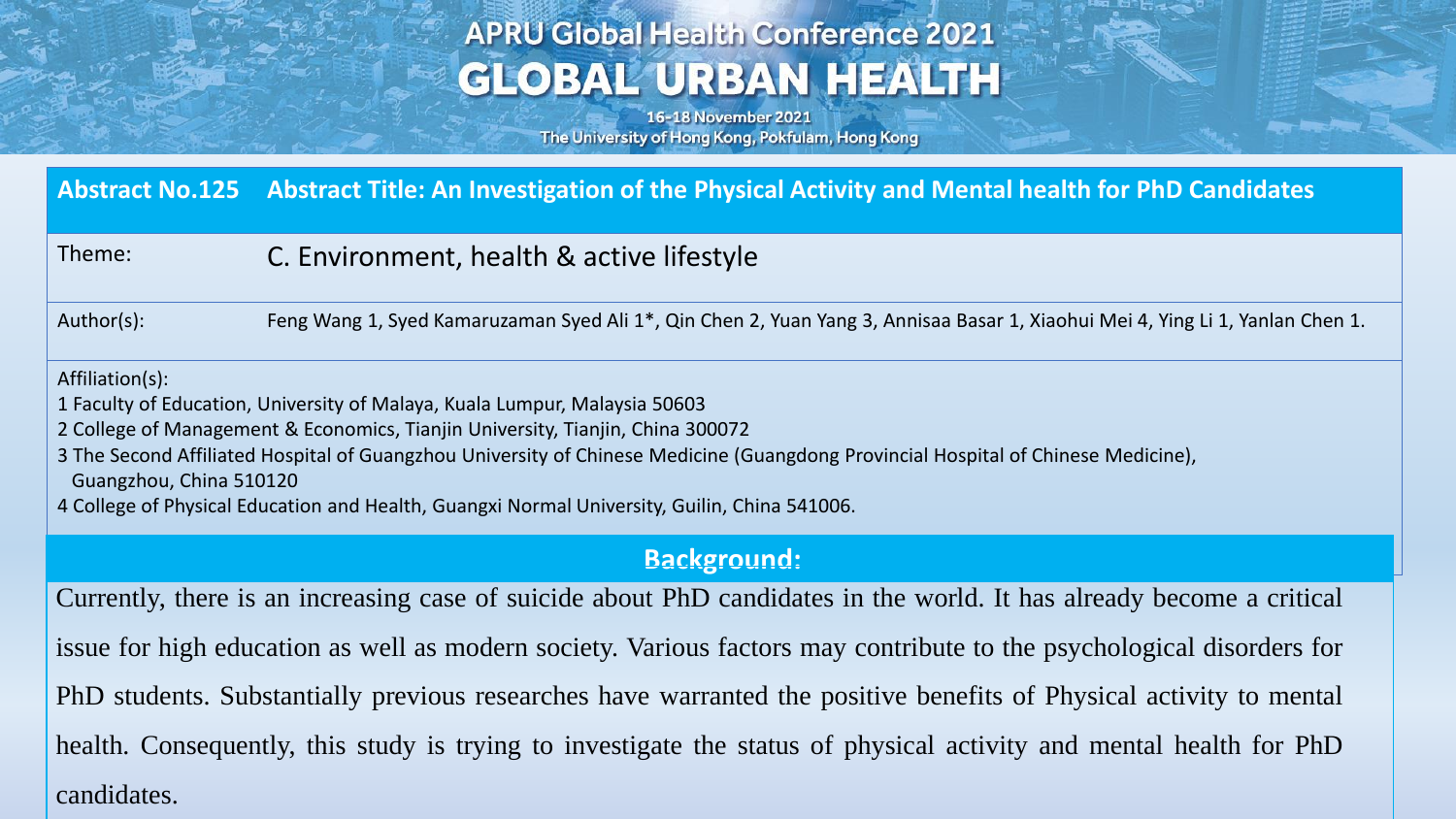## **APRU Global Health Conference 2021 GLOBAL URBAN HEALTH**

16-18 November 2021 The University of Hong Kong, Pokfulam, Hong Kong

Abstract No.125 Abstract Title: An Investigation of the Physical Activity and Mental health for PhD Candidates

#### **Methods:**

**Methods :** A questionnaire was formulated by the researcher to investigate the physical activity and mental health for PhD students. This questionnaire consists of 12 items, question 1 to 4 are the demographic problems, question 5 to 7 are the self-report of mental health items, question 8 to 11 are physical activity status, and question 12 is the source of pressure. The questionnaire was conducted through Wenjuanxin, a popular APP for questionnaire in China. Data description will be used to illustration the status of mental health for PhD candidates. Regression analysis will be conducted to explain the relationship between PA and mental health of PhD candidates in further study.